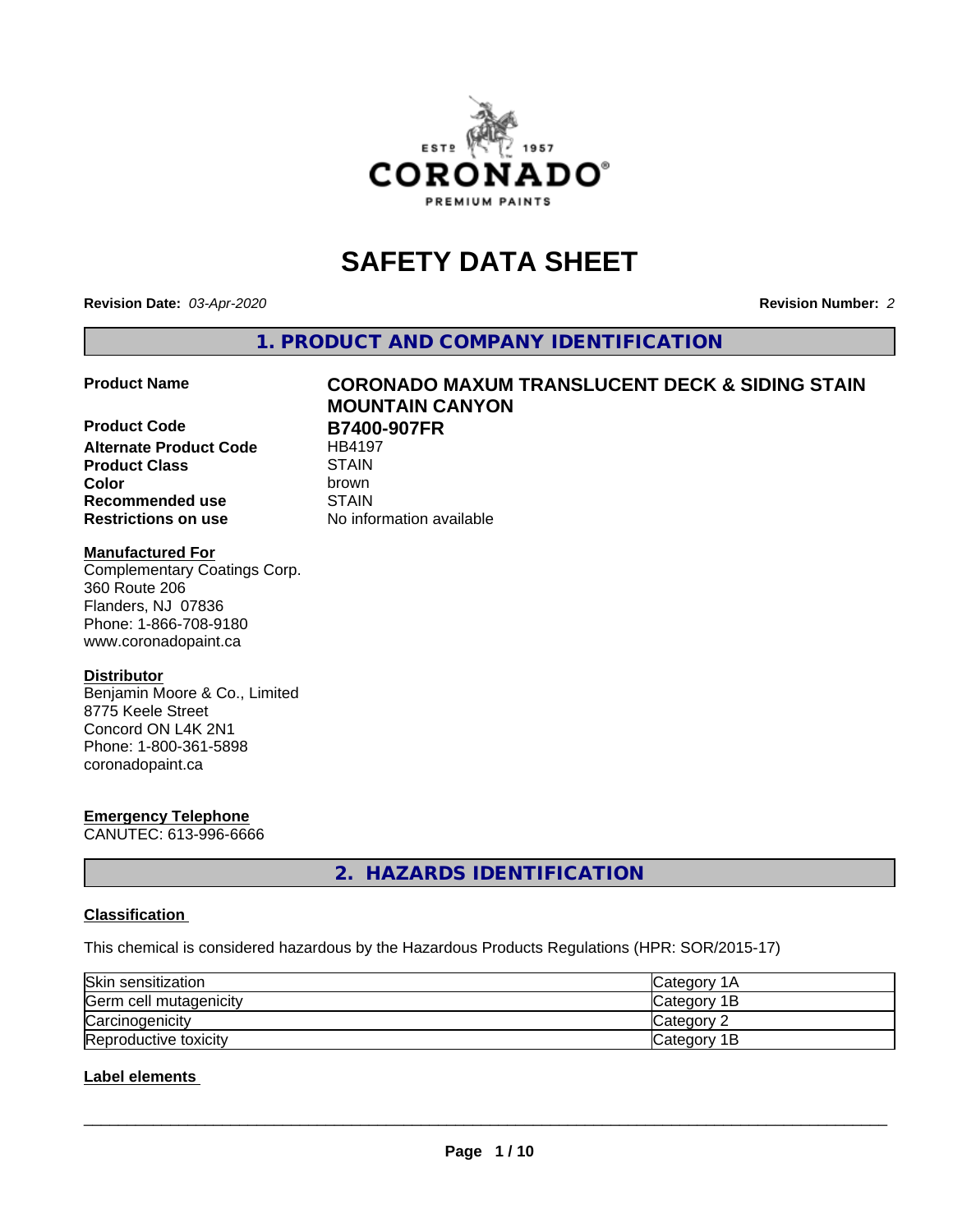#### **Danger**

#### **Hazard statements**

May cause an allergic skin reaction May cause genetic defects Suspected of causing cancer May damage fertility or the unborn child



**Appearance** liquid **CODO** *Appearance liquid* **Odor** *CODO CODO* **<b>***CODO CODO CODO CODO CODO* 

#### **Precautionary Statements - Prevention**

Obtain special instructions before use Do not handle until all safety precautions have been read and understood Use personal protective equipment as required Avoid breathing dust/fume/gas/mist/vapors/spray Contaminated work clothing should not be allowed out of the workplace Wear protective gloves

#### **Precautionary Statements - Response**

IF exposed or concerned: Get medical advice/attention **Skin** IF ON SKIN: Wash with plenty of soap and water If skin irritation or rash occurs: Get medical advice/attention Wash contaminated clothing before reuse

#### **Precautionary Statements - Storage**

Store locked up

#### **Precautionary Statements - Disposal**

Dispose of contents/container to an approved waste disposal plant

#### **Other information**

No information available

| <b>Chemical name</b> | <b>CAS No.</b> | Weight-% | <b>Hazardous Material</b><br>registry number<br>(HMIRA registry $#$ ) | Date HMIRA filed and<br>[Information Review Act date exemption granted]<br>(if applicable) |
|----------------------|----------------|----------|-----------------------------------------------------------------------|--------------------------------------------------------------------------------------------|
| Propylene glycol     | $57 - 55 - 6$  | - 5%     |                                                                       |                                                                                            |

### **3. COMPOSITION INFORMATION ON COMPONENTS**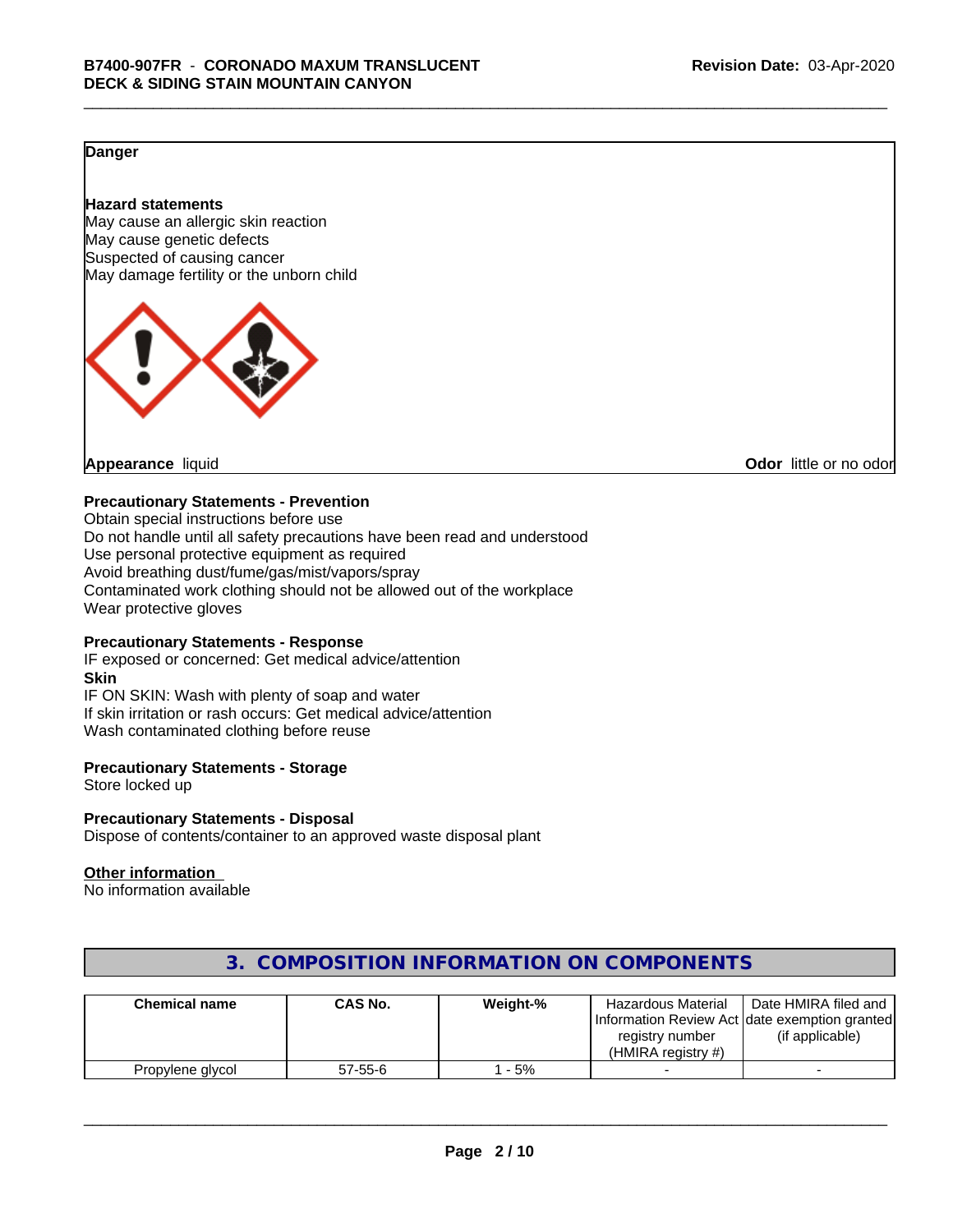# \_\_\_\_\_\_\_\_\_\_\_\_\_\_\_\_\_\_\_\_\_\_\_\_\_\_\_\_\_\_\_\_\_\_\_\_\_\_\_\_\_\_\_\_\_\_\_\_\_\_\_\_\_\_\_\_\_\_\_\_\_\_\_\_\_\_\_\_\_\_\_\_\_\_\_\_\_\_\_\_\_\_\_\_\_\_\_\_\_\_\_\_\_ **B7400-907FR** - **CORONADO MAXUM TRANSLUCENT DECK & SIDING STAIN MOUNTAIN CANYON**

| Poly(oxy-1,2-ethanediyl),<br>.alpha.-[3-[3-(2H-benzotriazol-2-<br>yl)-5-(1,1-dimethylethyl)-4-hydro<br>xyphenyl]-1-oxopropyl]-.omega.-<br>hydroxy-                                                                                                        | 104810-48-2 | $0.1 - 0.25%$ |  |
|-----------------------------------------------------------------------------------------------------------------------------------------------------------------------------------------------------------------------------------------------------------|-------------|---------------|--|
| Decanedioic acid.<br>bis(1,2,2,6,6-pentamethyl-4-pip<br>eridinyl) ester                                                                                                                                                                                   | 41556-26-7  | $0.1 - 0.25%$ |  |
| Carbamic acid,<br>1H-benzimidazol-2-yl-, methyl<br>ester                                                                                                                                                                                                  | 10605-21-7  | $0.1 - 0.25%$ |  |
| Poly(oxy-1,2-ethanediyl),<br>.alpha.-[3-[3-(2H-benzotriazol-2-<br>yl)-5-(1,1-dimethylethyl)-4-hydro<br>xyphenyl]-1-oxopropyl]-.omega.-<br>$\left[3 - [3 - (2H - benzotriazol-2 - y)] - 5 - (1)\right]$<br>1-dimethylethyl)-4-hydroxyphen<br>yll-1-oxoprop | 104810-47-1 | $0.1 - 0.25%$ |  |
| Cobalt neodecanoate                                                                                                                                                                                                                                       | 27253-31-2  | $0.1 - 0.25%$ |  |

\*The exact percentage (concentration) of composition has been withheld as a trade secret

## **4. FIRST AID MEASURES**

| <b>General Advice</b>                  | If symptoms persist, call a physician. Show this safety data<br>sheet to the doctor in attendance.                                                                                                                                     |
|----------------------------------------|----------------------------------------------------------------------------------------------------------------------------------------------------------------------------------------------------------------------------------------|
| <b>Eye Contact</b>                     | Rinse thoroughly with plenty of water for at least 15<br>minutes and consult a physician.                                                                                                                                              |
| <b>Skin Contact</b>                    | Wash off immediately with soap and plenty of water while<br>removing all contaminated clothes and shoes. If skin<br>irritation persists, call a physician. Wash clothing before<br>reuse. Destroy contaminated articles such as shoes. |
| <b>Inhalation</b>                      | Move to fresh air. If symptoms persist, call a physician.                                                                                                                                                                              |
| Ingestion                              | Clean mouth with water and afterwards drink plenty of<br>water. Consult a physician if necessary.                                                                                                                                      |
| <b>Most Important Symptoms/Effects</b> | May cause allergic skin reaction.                                                                                                                                                                                                      |
| <b>Notes To Physician</b>              | Treat symptomatically.                                                                                                                                                                                                                 |
|                                        |                                                                                                                                                                                                                                        |

**5. FIRE-FIGHTING MEASURES**

| <b>Suitable Extinguishing Media</b>                                                                           | Use extinguishing measures that are appropriate to local<br>circumstances and the surrounding environment. |
|---------------------------------------------------------------------------------------------------------------|------------------------------------------------------------------------------------------------------------|
| Protective equipment and precautions for firefighters As in any fire, wear self-contained breathing apparatus | pressure-demand, MSHA/NIOSH (approved or equivalent)<br>and full protective gear.                          |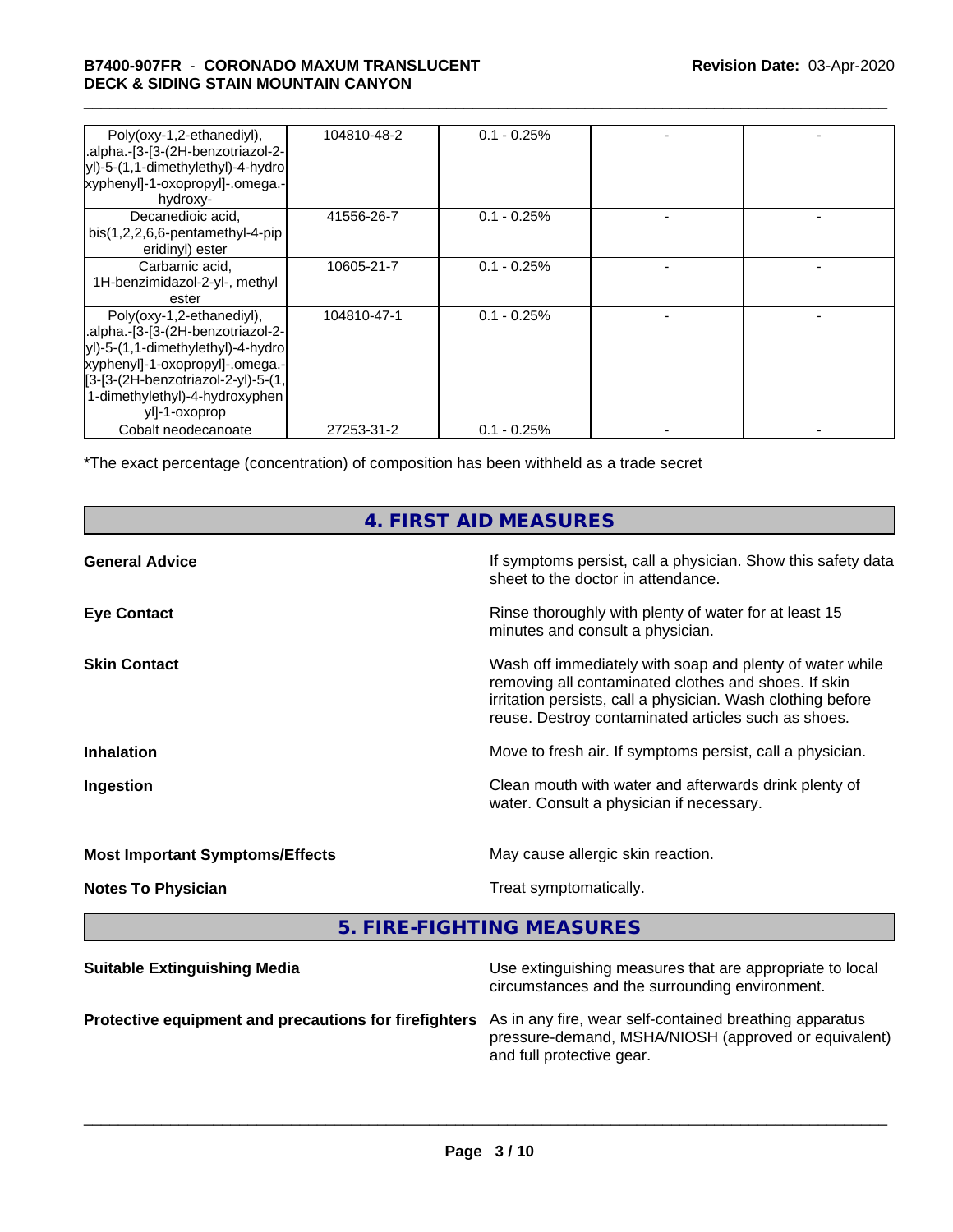| <b>Specific Hazards Arising From The Chemical</b>                                | Closed containers may rupture if exposed to fire or<br>extreme heat. |
|----------------------------------------------------------------------------------|----------------------------------------------------------------------|
| Sensitivity to mechanical impact                                                 | No.                                                                  |
| Sensitivity to static discharge                                                  | No                                                                   |
| <b>Flash Point Data</b><br>Flash point (°F)<br>Flash Point (°C)<br><b>Method</b> | Not applicable<br>Not applicable<br>Not applicable                   |
| <b>Flammability Limits In Air</b>                                                |                                                                      |
| Lower flammability limit:<br><b>Upper flammability limit:</b>                    | Not applicable<br>Not applicable                                     |
| <b>NFPA</b><br>Health: 2<br>Flammability: 0                                      | Special: Not Applicable<br>Instability: 0                            |
| <b>NFPA Legend</b><br>0 Not Hozordous                                            |                                                                      |

- 0 Not Hazardous
- 1 Slightly
- 2 Moderate
- 3 High
- 4 Severe

*The ratings assigned are only suggested ratings, the contractor/employer has ultimate responsibilities for NFPA ratings where this system is used.*

*Additional information regarding the NFPA rating system is available from the National Fire Protection Agency (NFPA) at www.nfpa.org.*

### **6. ACCIDENTAL RELEASE MEASURES**

| <b>Personal Precautions</b>      | Avoid contact with skin, eyes and clothing. Ensure<br>adequate ventilation.                          |
|----------------------------------|------------------------------------------------------------------------------------------------------|
| <b>Other Information</b>         | Prevent further leakage or spillage if safe to do so.                                                |
| <b>Environmental precautions</b> | See Section 12 for additional Ecological Information.                                                |
| <b>Methods for Cleaning Up</b>   | Soak up with inert absorbent material. Sweep up and<br>shovel into suitable containers for disposal. |

#### **7. HANDLING AND STORAGE**

| <b>Handling</b>               | Avoid contact with skin, eyes and clothing. Avoid breathing<br>vapors, spray mists or sanding dust. In case of insufficient<br>ventilation, wear suitable respiratory equipment. |
|-------------------------------|----------------------------------------------------------------------------------------------------------------------------------------------------------------------------------|
| <b>Storage</b>                | Keep container tightly closed. Keep out of the reach of<br>children.                                                                                                             |
| <b>Incompatible Materials</b> | No information available                                                                                                                                                         |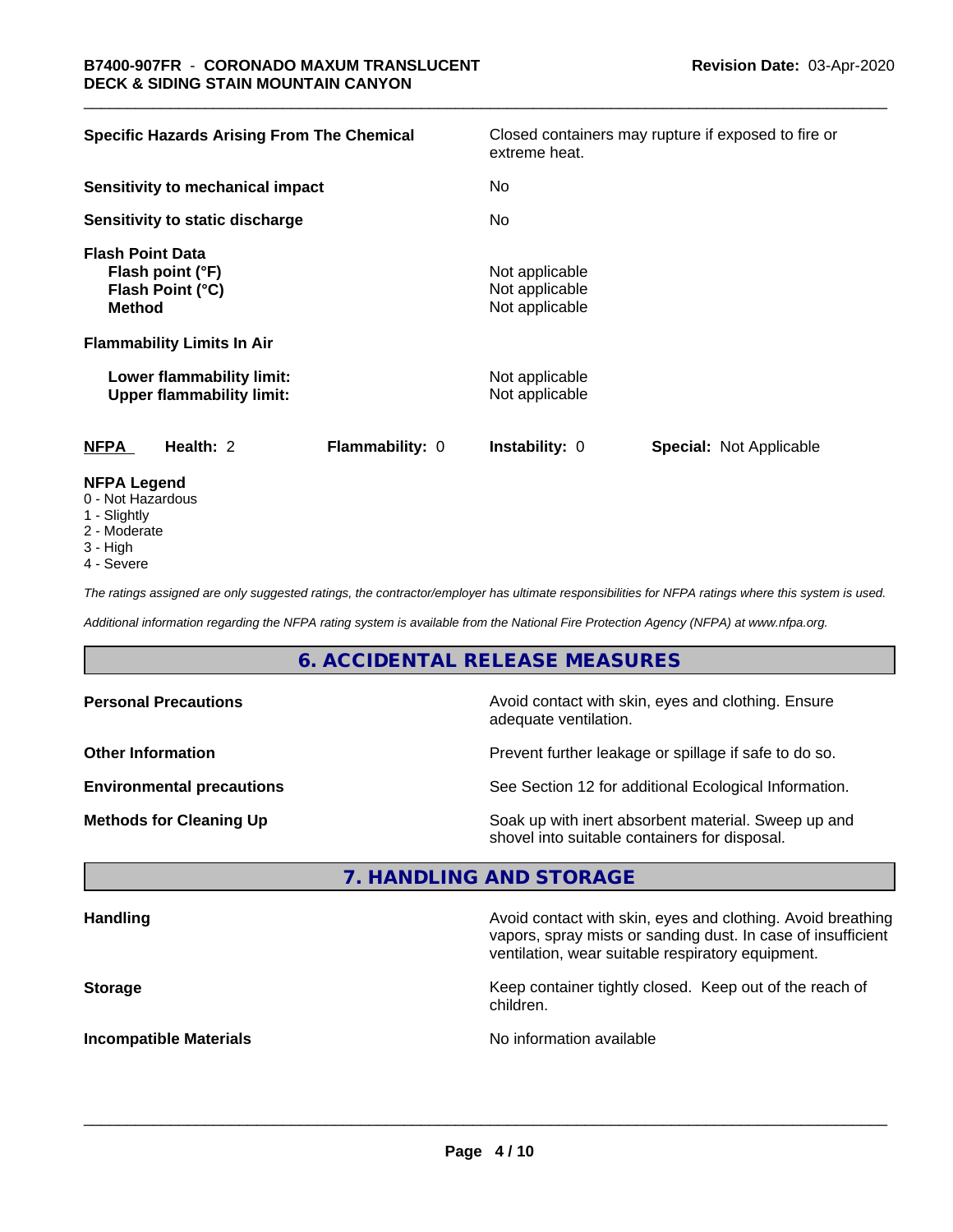### **8. EXPOSURE CONTROLS/PERSONAL PROTECTION**

#### **Exposure Limits**

| <b>Chemical name</b> | <b>ACGIH TLV</b> | Alberta | <b>British Columbia</b> | Ontario                        | Quebec |
|----------------------|------------------|---------|-------------------------|--------------------------------|--------|
| Propylene glycol     | N/E              | N/E     | N/E                     | 10 mg/m $3$ - TWA              | N/E    |
|                      |                  |         |                         | 50 ppm - TWA                   |        |
|                      |                  |         |                         | TWA<br>155 mg/m <sup>3</sup> - |        |

#### **Legend**

ACGIH - American Conference of Governmental Industrial Hygienists Alberta - Alberta Occupational Exposure Limits British Columbia - British Columbia Occupational Exposure Limits Ontario - Ontario Occupational Exposure Limits Quebec - Quebec Occupational Exposure Limits N/E - Not established

#### **Personal Protective Equipment**

**Engineering Measures Ensure** Ensure adequate ventilation, especially in confined areas.

**Eye/Face Protection Safety glasses with side-shields.** 

**Skin Protection Protection Protective gloves and impervious clothing. Respiratory Protection Exercise 2018** Use only with adequate ventilation. In operations where exposure limits are exceeded, use a NIOSH approved respirator that has been selected by a technically qualified person for the specific work conditions. When spraying the product or applying in confined areas, wear a NIOSH approved respirator specified for paint spray or organic vapors.

**Hygiene Measures Avoid contact with skin, eyes and clothing. Remove and Avoid contact with skin, eyes and clothing. Remove and Avoid contact with skin, eyes and clothing. Remove and** wash contaminated clothing before re-use. Wash thoroughly after handling.

#### **9. PHYSICAL AND CHEMICAL PROPERTIES**

| Appearance                        | liquid                   |
|-----------------------------------|--------------------------|
| Odor                              | little or no odor        |
| <b>Odor Threshold</b>             | No information available |
| Density (Ibs/gal)                 | $8.55 - 8.65$            |
| <b>Specific Gravity</b>           | $1.02 - 1.04$            |
| рH                                | No information available |
| <b>Viscosity (cps)</b>            | No information available |
| Solubility(ies)                   | No information available |
| <b>Water solubility</b>           | No information available |
| <b>Evaporation Rate</b>           | No information available |
| Vapor pressure                    | No information available |
| Vapor density                     | No information available |
| Wt. % Solids                      | $20 - 30$                |
| Vol. % Solids                     | $15 - 25$                |
| Wt. % Volatiles                   | $70 - 80$                |
| Vol. % Volatiles                  | 75 - 85                  |
| <b>VOC Regulatory Limit (g/L)</b> | < 250                    |
| <b>Boiling Point (°F)</b>         | 212                      |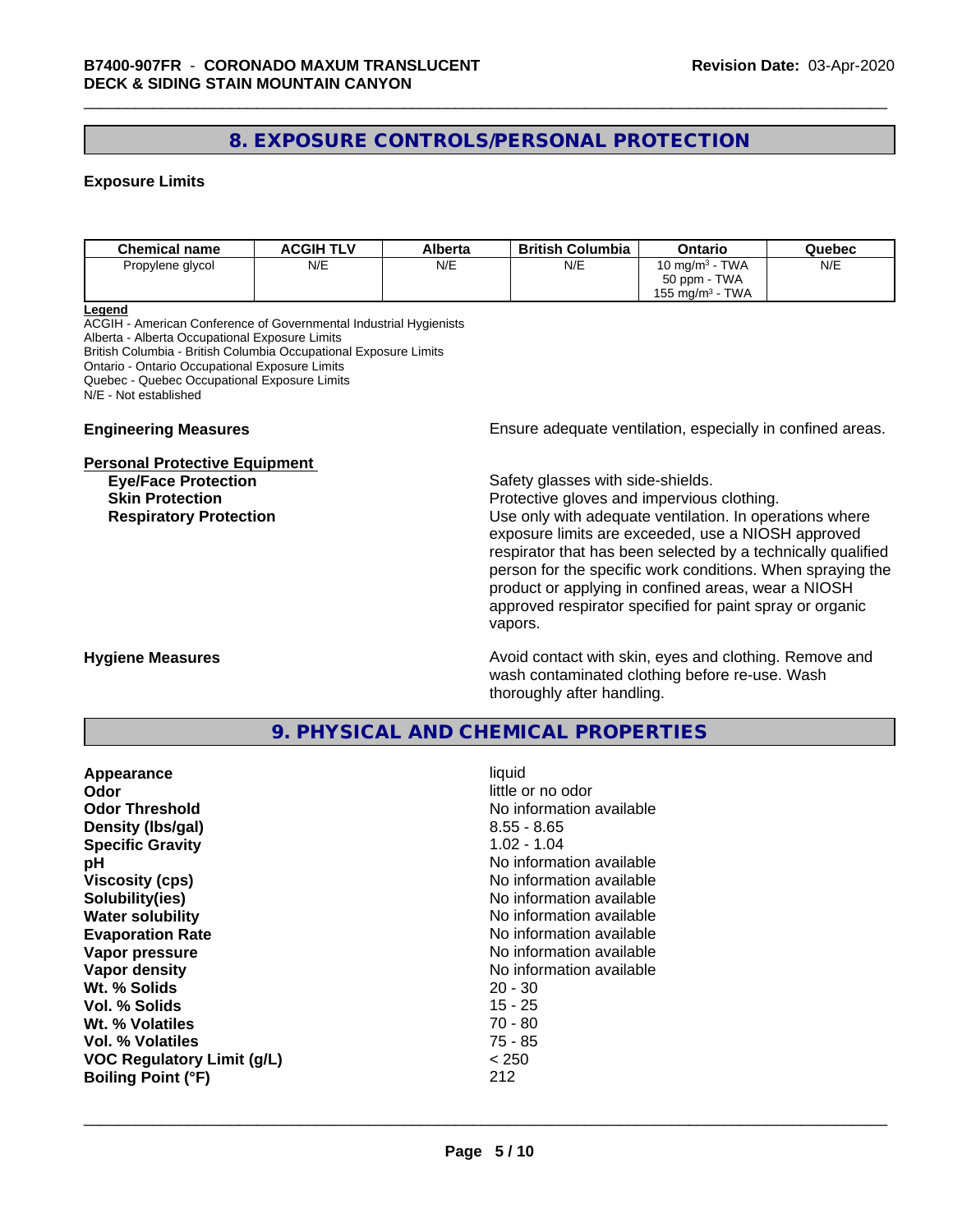| 100                      |
|--------------------------|
| 32                       |
| 0                        |
| Not applicable           |
| Not applicable           |
| Not applicable           |
| Not applicable           |
| Not applicable           |
| Not applicable           |
| No information available |
| No information available |
| No information available |
| No information available |
| No information available |
|                          |

#### **10. STABILITY AND REACTIVITY**

| <b>Reactivity</b> |  |
|-------------------|--|
|-------------------|--|

**Hazardous Decomposition Products** None under normal use.

**Reactivity** Not Applicable

**Chemical Stability Chemical Stability** Stable under normal conditions.

**Conditions to avoid Conditions reading**.

**Incompatible Materials No materials** No materials to be especially mentioned.

**Possibility of hazardous reactions** None under normal conditions of use.

#### **11. TOXICOLOGICAL INFORMATION**

| <b>Product Information</b><br>Information on likely routes of exposure                     |                                                                                                                                                |
|--------------------------------------------------------------------------------------------|------------------------------------------------------------------------------------------------------------------------------------------------|
| <b>Principal Routes of Exposure</b>                                                        | Eye contact, skin contact and inhalation.                                                                                                      |
| <b>Acute Toxicity</b><br><b>Product Information</b>                                        | No information available                                                                                                                       |
| Symptoms related to the physical, chemical and toxicological characteristics               |                                                                                                                                                |
| <b>Symptoms</b>                                                                            | No information available                                                                                                                       |
| Delayed and immediate effects as well as chronic effects from short and long-term exposure |                                                                                                                                                |
| Eye contact<br>Skin contact                                                                | May cause slight irritation<br>Substance may cause slight skin irritation. Prolonged or<br>repeated contact may dry skin and cause irritation. |
| Inhalation<br>Ingestion                                                                    | May cause irritation of respiratory tract.<br>Ingestion may cause gastrointestinal irritation, nausea,<br>vomiting and diarrhea.               |
| Sensitization                                                                              | May cause an allergic skin reaction.                                                                                                           |
|                                                                                            |                                                                                                                                                |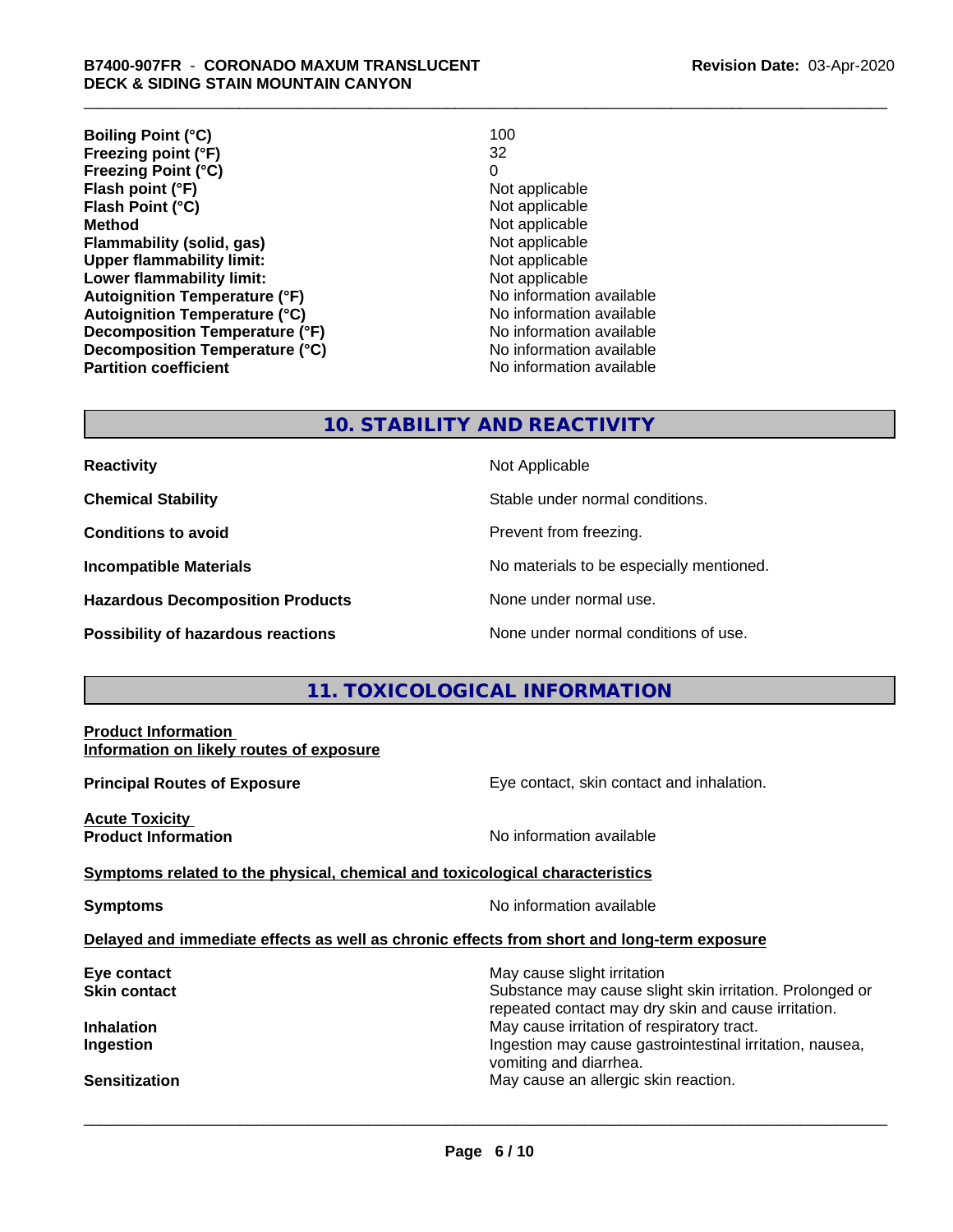| <b>Neurological Effects</b>     | No information available.                 |
|---------------------------------|-------------------------------------------|
| <b>Mutagenic Effects</b>        | Suspected of causing genetic defects.     |
| <b>Reproductive Effects</b>     | May damage fertility or the unborn child. |
| <b>Developmental Effects</b>    | No information available.                 |
| Target organ effects            | No information available.                 |
| <b>STOT - single exposure</b>   | No information available.                 |
| <b>STOT - repeated exposure</b> | No information available.                 |
| Other adverse effects           | No information available.                 |
| <b>Aspiration Hazard</b>        | No information available.                 |

#### **Numerical measures of toxicity**

#### **The following values are calculated based on chapter 3.1 of the GHS document**

| <b>ATEmix (oral)</b>   | 677021 mg/kg |
|------------------------|--------------|
| <b>ATEmix (dermal)</b> | 704102 mg/kg |

#### **Component Information**

| Chemical name                                                                           | Oral LD50                                    | Dermal LD50                                                        | Inhalation LC50 |
|-----------------------------------------------------------------------------------------|----------------------------------------------|--------------------------------------------------------------------|-----------------|
| Propylene glycol<br>57-55-6                                                             | $= 20$ g/kg (Rat)                            | $= 20800$ mg/kg (Rabbit)                                           |                 |
| Decanedioic acid,<br>  bis(1,2,2,6,6-pentamethyl-4-piperidi<br>nyl) ester<br>41556-26-7 | $= 2615$ mg/kg (Rat)                         |                                                                    |                 |
| Carbamic acid,<br>1H-benzimidazol-2-yl-, methyl ester  <br>10605-21-7                   | $>$ 5050 mg/kg (Rat)<br>$= 6400$ mg/kg (Rat) | $> 10000$ mg/kg (Rabbit) = 2 g/kg (<br>$Rat$ = 8500 mg/kg (Rabbit) |                 |
| Cobalt neodecanoate<br>27253-31-2                                                       |                                              | 2500 mg/kg                                                         |                 |

#### **Chronic Toxicity**

#### **Carcinogenicity**

*The information below indicateswhether each agency has listed any ingredient as a carcinogen:.*

| <b>Chemical name</b> | <b>IARC</b>                     | <b>NTP</b>                   |
|----------------------|---------------------------------|------------------------------|
|                      | 2B<br>Possible Human Carcinogen | Reasonably Anticipated Human |
| Cobalt neodecanoate  |                                 | Carcinoden                   |

• Cobalt and cobalt compounds are listed as possible human carcinogens by IARC (2B). However, there is inadequate evidence of the carcinogenicity of cobalt and cobalt compounds in humans.

#### **Legend**

IARC - International Agency for Research on Cancer NTP - National Toxicity Program OSHA - Occupational Safety & Health Administration

**12. ECOLOGICAL INFORMATION**

#### **Ecotoxicity Effects**

The environmental impact of this product has not been fully investigated.

#### **Product Information**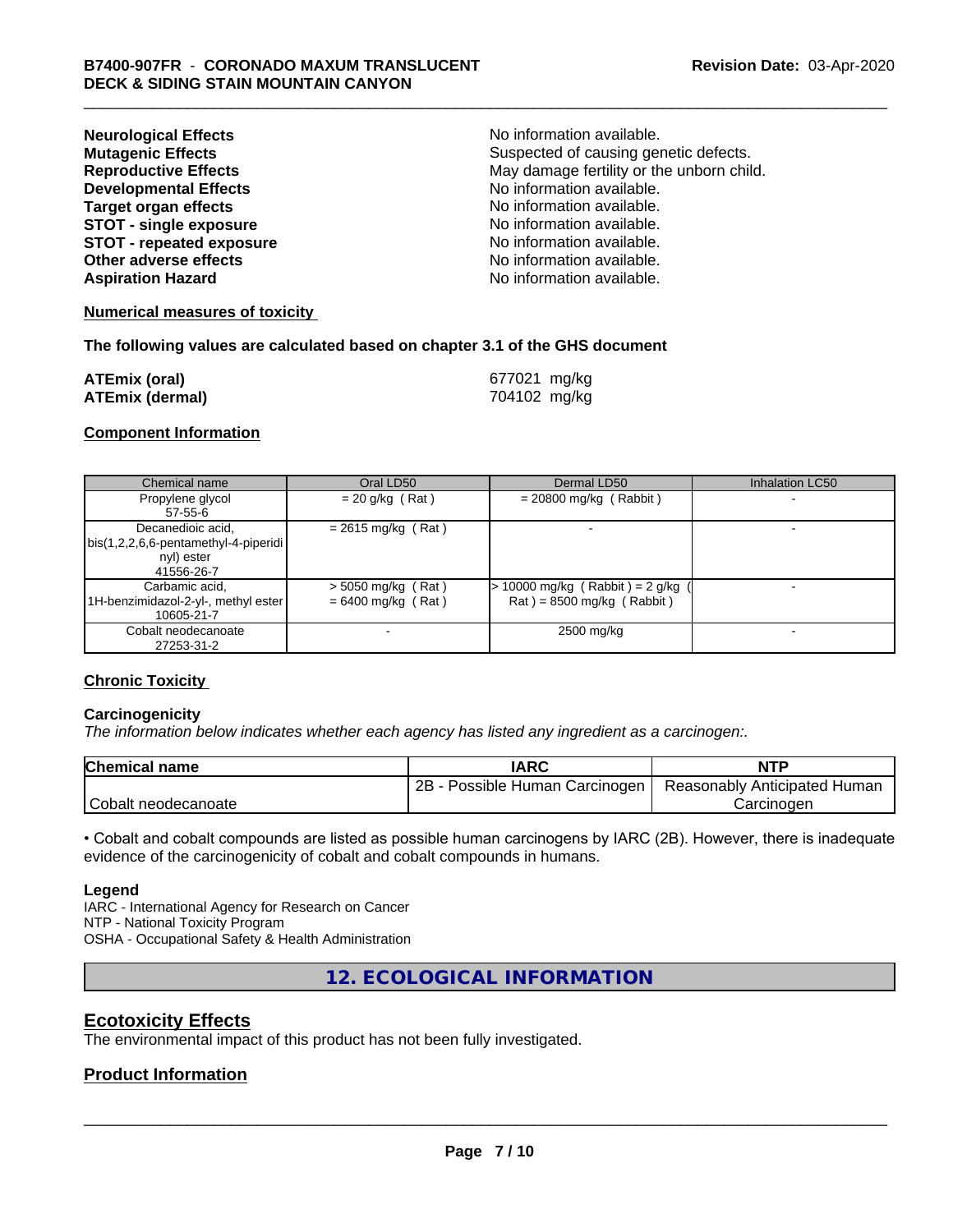#### **Acute Toxicity to Fish** No information available

### **Acute Toxicity to Aquatic Invertebrates**

No information available

#### **Acute Toxicity to Aquatic Plants**

No information available

#### **Persistence / Degradability**

No information available.

#### **Bioaccumulation**

There is no data for this product.

#### **Mobility in Environmental Media**

No information available.

#### **Ozone**

No information available

#### **Component Information**

#### **Acute Toxicity to Fish**

Propylene glycol LC50: 710 mg/L (Fathead Minnow - 96 hr.) Carbamic acid, 1H-benzimidazol-2-yl-, methyl ester LC50: 1.5 mg/L (Rainbow Trout - 96 hr.)

#### **Acute Toxicity to Aquatic Invertebrates**

Propylene glycol EC50: > 10000 mg/L (Daphnia magna - 24 hr.) Carbamic acid, 1H-benzimidazol-2-yl-, methyl ester LC50: 0.22 mg/L (water flea - 48 hr.)

#### **Acute Toxicity to Aquatic Plants**

No information available

**13. DISPOSAL CONSIDERATIONS**

**Waste Disposal Method Dispose of in accordance with federal, state, provincial,** and local regulations. Local requirements may vary, consult your sanitation department or state-designated environmental protection agency for more disposal options.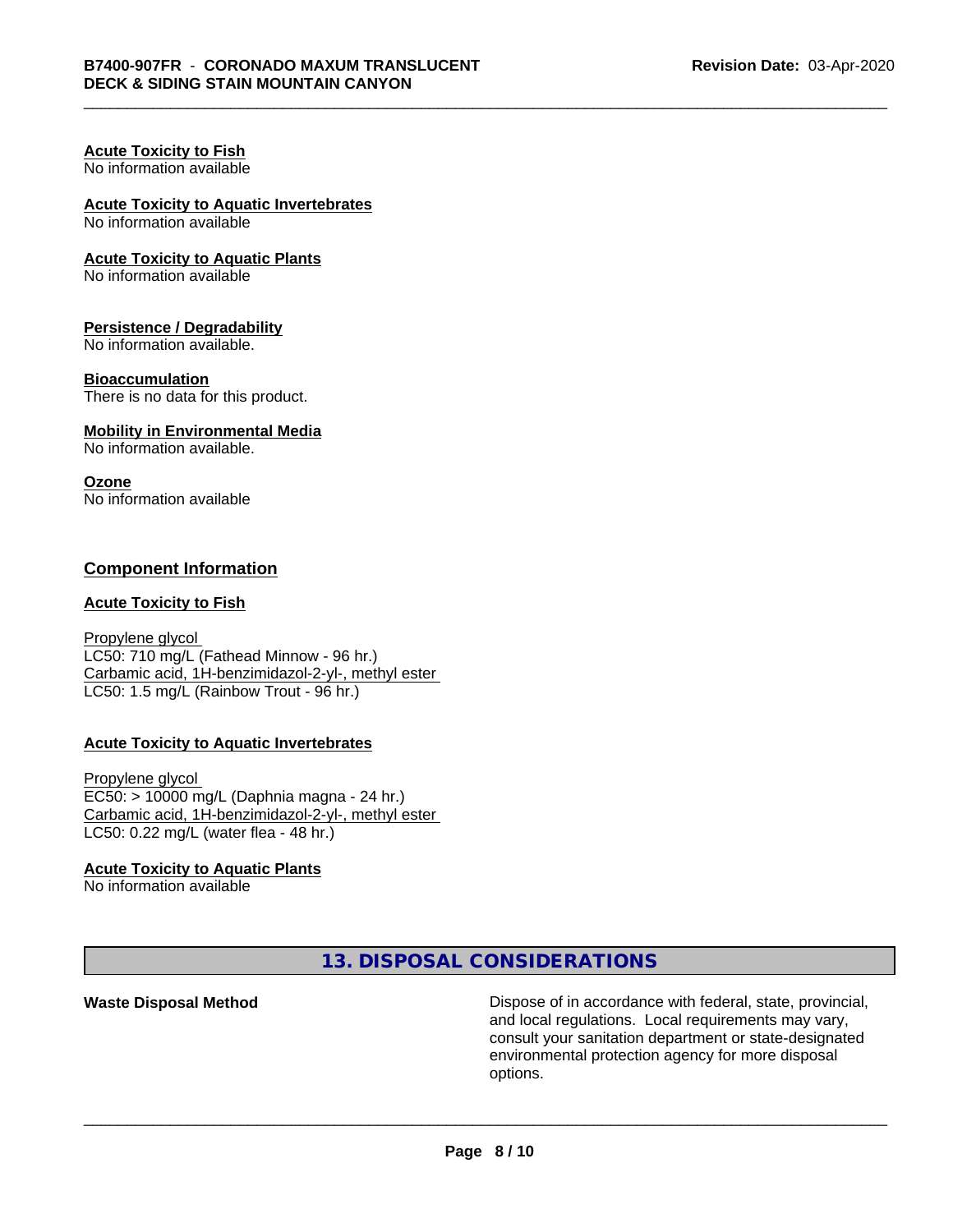#### **14. TRANSPORT INFORMATION**

**TDG** Not regulated

**ICAO / IATA** Not regulated

**IMDG / IMO** Not regulated

#### **15. REGULATORY INFORMATION**

#### **International Inventories**

| <b>TSCA: United States</b> | Yes - All components are listed or exempt. |
|----------------------------|--------------------------------------------|
| <b>DSL: Canada</b>         | Yes - All components are listed or exempt. |

#### **National Pollutant Release Inventory (NPRI)**

#### **NPRI Parts 1- 4**

This product contains the following Parts 1-4 NPRI chemicals:

*None*

#### **NPRI Part 5**

This product contains the following NPRI Part 5 Chemicals:

*None*

#### **WHMIS Regulatory Status**

This product has been classified in accordance with the hazard criteria of the Hazardous Products Regulations (HPR) and the SDS contains all the information required by the HPR.

**16. OTHER INFORMATION**

**HMIS** - **Health:** 2\* **Flammability:** 0 **Reactivity:** 0 **PPE:** -

 $\overline{\phantom{a}}$  ,  $\overline{\phantom{a}}$  ,  $\overline{\phantom{a}}$  ,  $\overline{\phantom{a}}$  ,  $\overline{\phantom{a}}$  ,  $\overline{\phantom{a}}$  ,  $\overline{\phantom{a}}$  ,  $\overline{\phantom{a}}$  ,  $\overline{\phantom{a}}$  ,  $\overline{\phantom{a}}$  ,  $\overline{\phantom{a}}$  ,  $\overline{\phantom{a}}$  ,  $\overline{\phantom{a}}$  ,  $\overline{\phantom{a}}$  ,  $\overline{\phantom{a}}$  ,  $\overline{\phantom{a}}$ 

#### **HMIS Legend**

- 0 Minimal Hazard
- 1 Slight Hazard
- 2 Moderate Hazard
- 3 Serious Hazard
- 4 Severe Hazard
- \* Chronic Hazard
- X Consult your supervisor or S.O.P. for "Special" handling instructions.

*Note: The PPE rating has intentionally been left blank. Choose appropriate PPE that will protect employees from the hazards the material will present under the actual normal conditions of use.*